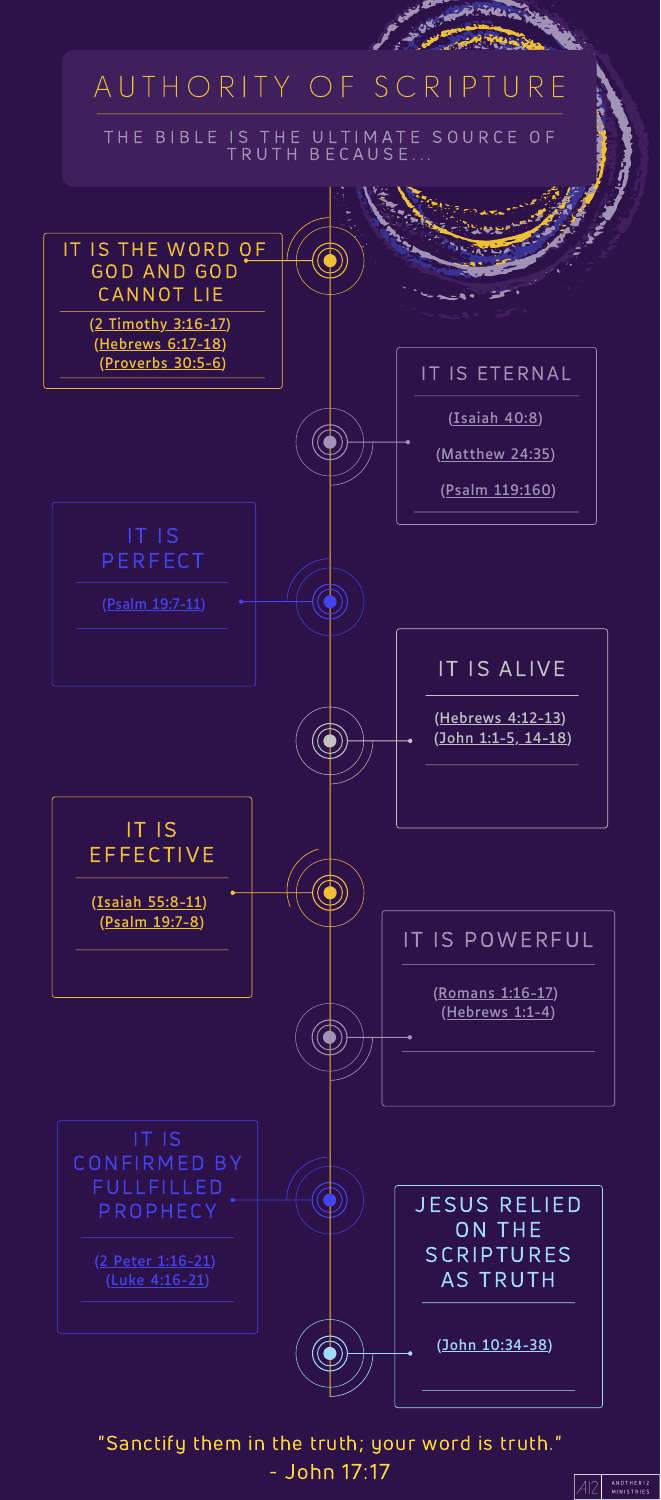THE BIBLE IS ESSENTIAL FOR BELIEVERS TO BE EFFECTIVE IN MINISTRY.

"This Book of the Law shall not depart from your mouth, but you shall meditate on it day and night, so that you may be careful to do according to all that is written in it. For then you will make your way prosperous, and then you will have good success."

- Joshua 1:8



It is impossible to obey God's will without knowing God's will, and it is impossible to know God's will without knowing God's WORD.



### **It guides the life of believers. (Psalm [119:105-112\)](https://www.biblegateway.com/passage/?search=Psalm+119%3A105-112&version=ESV)**

God's Word illuminates the path of the believer, revealing to them the will of God for the lives of His people.



### **It preserves believers from sin. (Psalm [119:9-16](https://www.biblegateway.com/passage/?search=Psalm+119%3A9-16&version=ESV))**

When believers keep God's Word in their heart diligently, it guards their heart from sinning against God.



### **It brings life to the lost. (John [5:24-29\)](https://www.biblegateway.com/passage/?search=John+5%3A24-29&version=ESV) ([John](https://www.biblegateway.com/passage/?search=John+1%3A1-5&version=ESV) 1:1-5) (Luke [11:27-28](https://www.biblegateway.com/passage/?search=Luke+11%3A27-28&version=ESV))**

There is the power of life and resurrection in the power of the God's Word. Jesus Christ is the living embodiment of the Word and has been given the power of life and resurrection by God the Father.



### **It is the Sword of the Spirit. [\(Ephesians](https://www.biblegateway.com/passage/?search=Ephesians+6%3A16-18&version=ESV) 6:16-18) (Luke [4:1-14\)](https://www.biblegateway.com/passage/?search=Luke+4%3A1-14&version=ESV)**

God's Word is the believer's most effective offensive weapon in the war against the devil. It is wielded through knowledge and wisdom.



### **The Bible is the only fully reliable source of truth. [\(Numbers](https://www.biblegateway.com/passage/?search=Numbers+23%3A19&version=ESV) 23:19) [\(Titus](https://www.biblegateway.com/passage/?search=Titus+1%3A1-3&version=ESV) 1:1-3)**

God cannot lie, therefore, all of His Words are true. Scripture confirms this over and over again, in both the Old and New Testament, through the words of multiple authors who all affirm that God's Word is the ultimate truth.